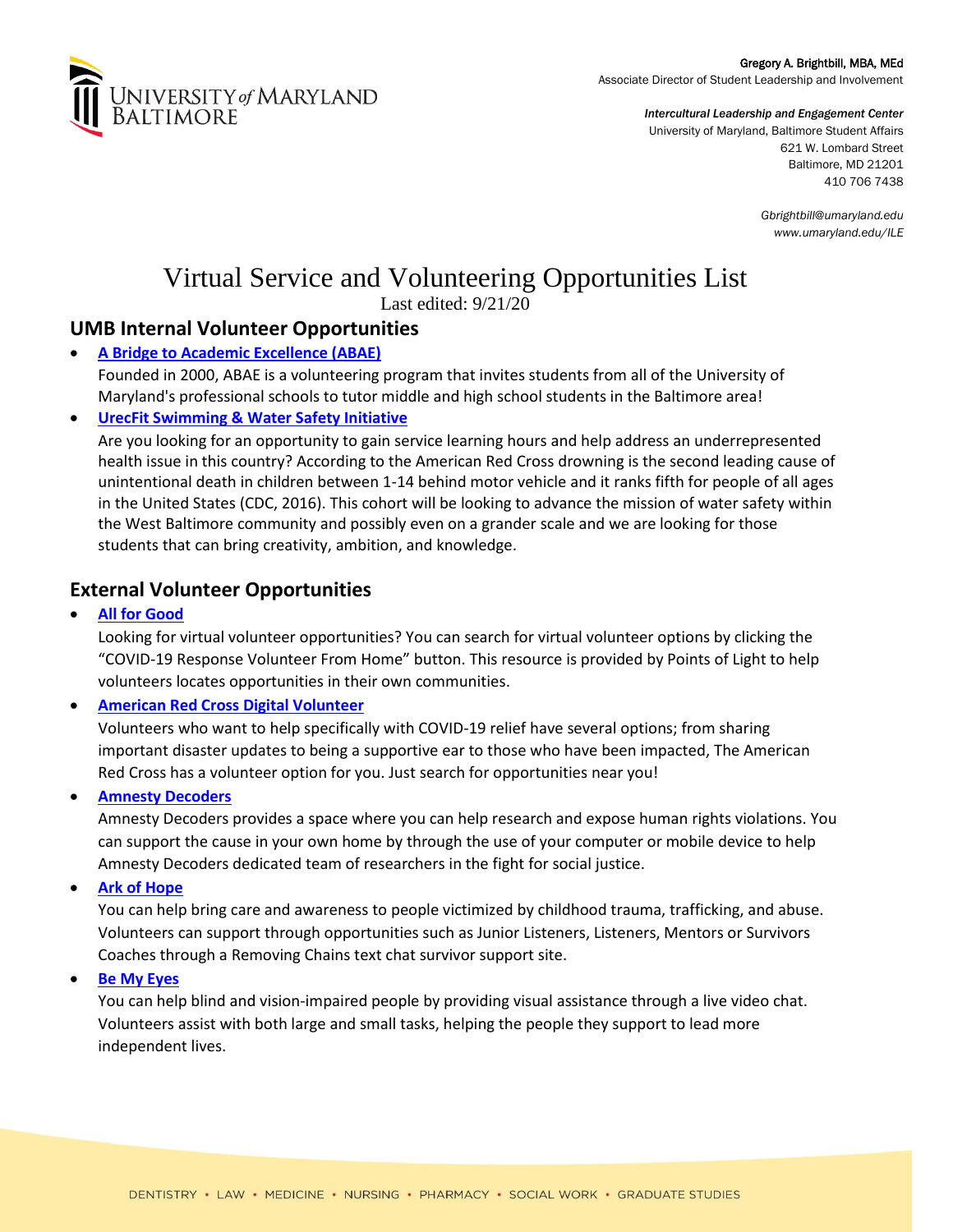#### • **[BookShare](https://www.bookshare.org/cms/get-involved/volunteer/opportunities-us)**

Volunteering with BookShare helps bring literature to those with reading barriers. You can help scan books, edit books and describe images for people with dyslexia, blindness, cerebral palsy, and other reading barriers.

#### • **[By the People](https://crowd.loc.gov/help-center/how-to-transcribe/)**

You can help make documents more searchable by transcribing, reviewing and tagging digitized images of manuscripts and typed materials from the Library of Congress.

#### • **[Catchafire](https://www.catchafire.org/)**

Skilled volunteers can search this site for projects that match their skillset. The projects are generally put up by nonprofit organizations and can be done from home. You can also read about the pertinent assistance they need in response to COVID-19 on the website.

#### • **[Crisis Text Line](https://www.crisistextline.org/volunteer/)**

Volunteers are needed in the U.S., Canada, Ireland, and U.K., ages 18 and older to offer free, 24/7 support for those in crisis. As a crisis counselor, you will answer texts serving as a supportive ear and active listener to help calm others with creative solutions and problem-solving techniques.

#### • **[CrisisCommons](https://docs.google.com/forms/d/e/1FAIpQLSeCY-lvrhQY49qGIJwEWWrMwB8k6R6vXtZ7N2J_Qe30Ff7K3g/viewform?hl=en&hl=en&formkey=dHA2YkJvSjZxeE9oYkhNR0MtVTgyY1E6MQ&gid=0)**

You can apply your professional IT skills virtually! Help others during disasters by providing IT support through phone calls.

#### • **[Hire Heroes USA](https://www.hireheroesusa.org/volunteer/)**

You help veterans find jobs virtually by conducting mock interviews, career counseling, fundraising, guiding federal sector applicants, or through outreach. You can make a difference in the lives of military families today.

### • **[icouldbe](https://www.icouldbe.org/standard/public/gi_index.asp#volunteer)**

From the comfort of your own home you could become a mentor for students about their career goals and dreams. iCouldBe offers an online platform for communication and provides online activities for you to engage with your mentee.

#### • **[IntoBooks](https://crickettogether.com/)**

You can mentor a child through the power of literature. Volunteers are able to read the same book as a child and hold virtual mentoring sessions to discuss the book.

#### • **[Learning Ally](https://go.learningally.org/Get-Involved/Volunteer-Opportunities)**

You can serve as a narrator, listener and quality assurance volunteer. Narrators are asked to use their voice talent to bring juvenile fiction books to life, or they can also record high school and college level textbooks. Auditions are required. Listeners will provide feedback to narrators, highlight issues with fluency and tone, audio quality, and more. Finally, quality assurance volunteers will perform a final check to ensure the audio books will provide an enjoyable experience to the recipient.

#### • **[MicroNet](https://program.mentornet.org/user_account_create)**

You can use your STEM professional experience to mentor students pursuing STEM degrees at U.S accredited institutions. Help educate and grow young minds as they journey through their academic careers.

#### • **[Tarjimly](https://www.tarjim.ly/en)**

If you are multilingual this opportunity if for you! Volunteers can download the app to support refugees, asylum seekers, and immigrants that are in need.

#### • **[Tech Soup Webinar](http://forums.techsoup.org/cs/community/b/tsblog/archive/2009/04/23/transcription-services-needed-for-techsoup.aspx)**

Transcription Give back to community from your own home. You can help transcribe Tech Soup's most popular webinars which are then used as closed captions.